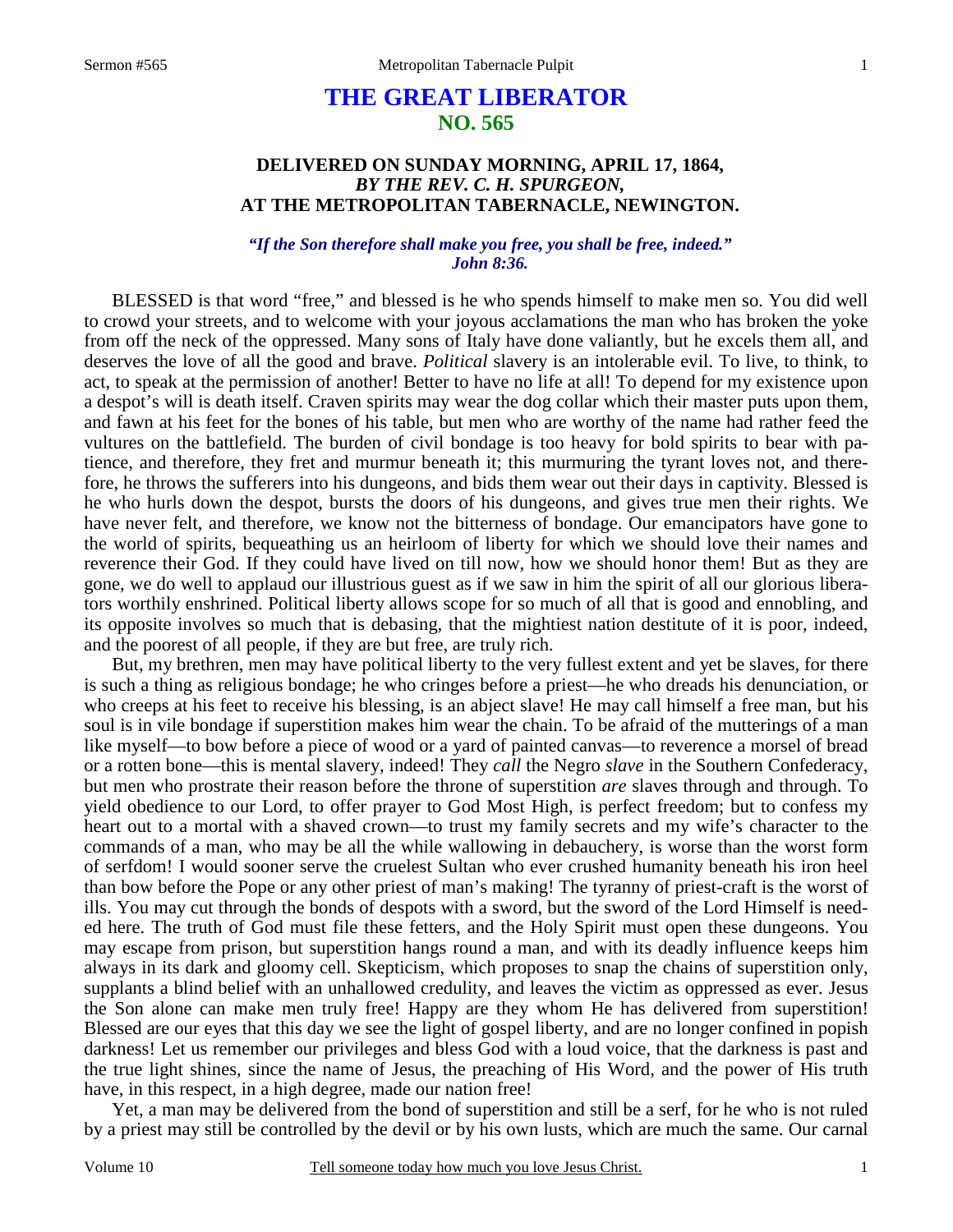desires and inclinations are domineering lords enough, as those know who follow out their commands. A man may say, "I feel not supernatural terrors; I know no superstitious horrors," and then, folding his arms, he may boast that he is free; but he may all the while be a slave to his own evil heart; he may be grinding at the mill of avarice, rotting in the reeking dungeon of sensuality, dragged along by the chains of maddened anger, or borne down by the yoke of fashionable custom. He is the free man who is master of himself through the grace of God. He who serves his own passions is the slave of the worst of despots! Talk to me not of dark dungeons beneath the sea level; speak not to me of pits in which men have been entombed and forgotten; tell me not of heavy chains, nor even of racks and the consuming fire; the slave of sin and Satan, sooner or later, knows greater horrors than these—his doom is more terrible because it is eternal, and his slavery more hopeless because it is one into which he willingly commits himself.

Perhaps there are those present who claim liberty for themselves and say that they are able to control their passions and have never given away to impure desires. Yes, a man may get as far as that in a modified sense, and yet not be free. Perhaps I address those who, knowing the right, have struggled for it against the wrong. You have reformed yourselves from follies into which you had fallen; you have, by diligence, brought the flesh somewhat under control in its outward manifestations of sin, and now your life is moral, your conduct is respectable, your reputation high; still, for all that, it may be that you are conscious that you are not free. Your old sins haunt you, your former corruptions perplex you; you have not found peace, for you have not obtained forgiveness. You have buried your sins beneath the earth for years, but conscience has given them a resurrection, and the ghosts of your past transgressions haunt you; you can scarcely sleep at night because of the recollection of the wrath of God which you deserve; and by day, there is a gall put into your sweetest draughts because you know that you have sinned against heaven and that heaven must visit with vengeance your transgression. You have not yet come to the full liberty of the children of God, as you will do, if you cast yourselves into the hands of Jesus who looses the captives. "If the Son therefore shall make you free, you shall be free, indeed"—free as the mere political liberator cannot make you—free as he cannot make you who merely delivers you from superstition; free as reformation cannot make you; free as God alone can make you by His free Spirit. "If the Son therefore shall make you free, you shall be free, indeed."

Now, this morning, may the Lord give His servant help from on high while I try to talk with you. To those who feel today their slavery, my message may be profitable. Our *first* point is that, to those who are the bond slaves of Satan, *liberty is possible*. The text would not mock us with a dream—it says, "If the Son therefore shall make you free." All who are slaves shall not be set free, but there is the possibility of liberty implied in the text. Blessed "if"—it is like the prison window, through the stony wall, it lets in enough sunshine for us to read the word, "Hope." *"If* the Son therefore shall make you free." *Secondly, there is a false freedom;* you see that in the text—"You shall be free, *indeed."* There were some who professed to be free, but were not so. The Greek is, "You shall be free *really,"* for there are some who are free only in the name, and in the shadow of freedom, but who are not free as to the substance. Then thirdly, *real freedom must come to us from the Son,* that glorious Son of God, who, being free and giving Himself to us, gives us freedom. And then, we shall close by putting a few personal questions as to whether the Son has made us free, or whether we still remain slaves.

**I.** First then, dear friends, our text rings a sweet silver bell of hope in the ear of those who are imprisoned by their sin. FREEDOM IS POSSIBLE—the word "if" implies it. The Son of God can make the prisoner free. No matter who you are, nor what you are, nor how many years you may have remained the slaves of Satan—the Son, the glorious Liberator—can make you free. "He is able also to save them to the uttermost, who come unto God by Him." Perhaps that which weighs upon you most heavily is a sense of your past guilt. "I have offended God—I have offended often, willfully, atrociously, with many aggravations. On such-and-such a day, I offended Him in the foulest manner, and with deliberation. On other days, I have run greedily in a course of vice. Nothing has restrained me from disobedience, and nothing has impelled me to the service of God. All that His Word says against me, I deserve; and every threat, which His Book utters, is justly due to me, and may well be fulfilled. Is there a possibility that I can escape from guilt? Can so foul a sinner as I am be made clean? I know that the leopard cannot change its spots, nor the Ethiopian change his skin by his own efforts. Is there a divine power which can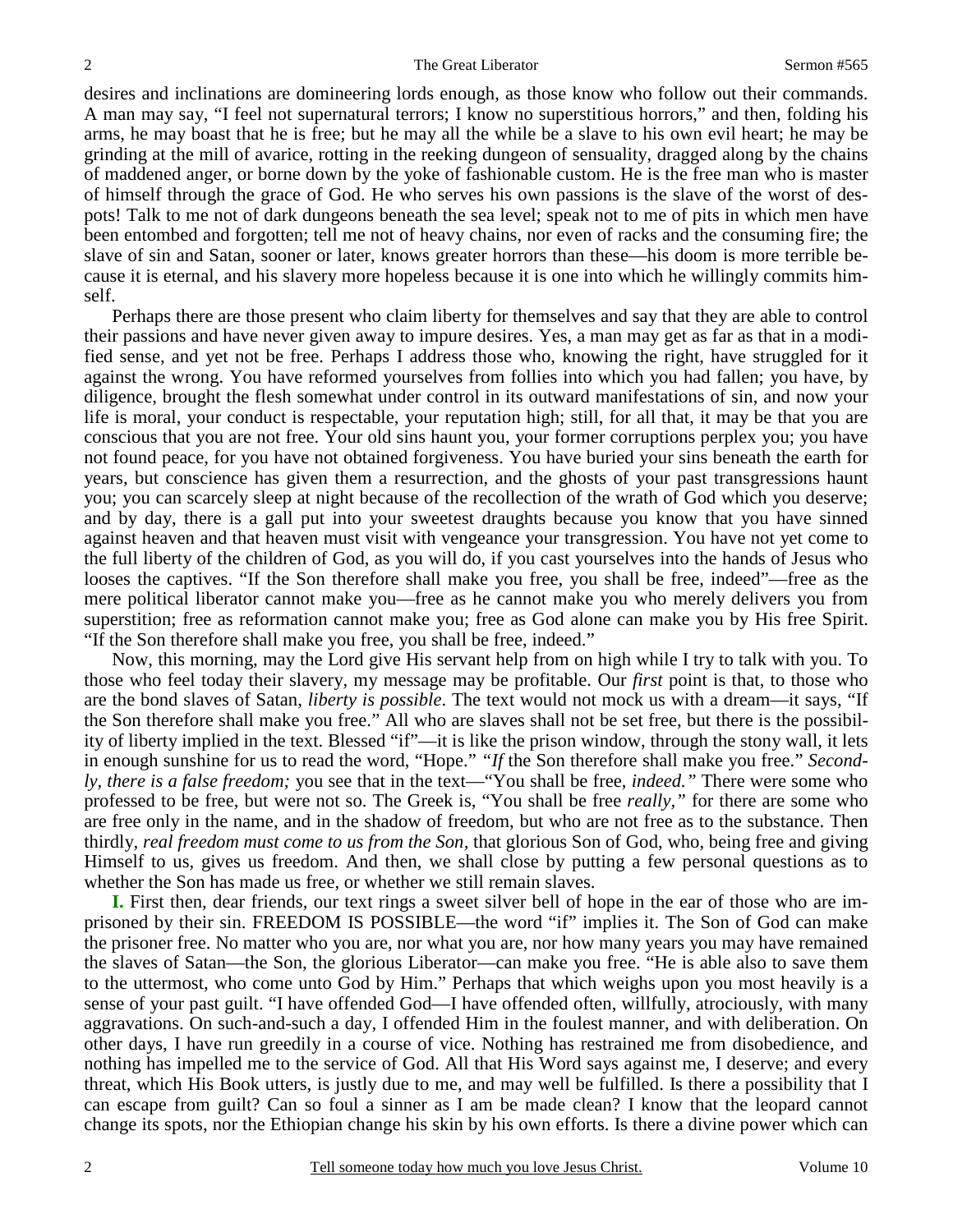#### Sermon #565 The Great Liberator

take away my spots, and change my nature?" Sinner, there is! No sin which you have committed need shut you out of heaven. However damnable your iniquities may have been, there is forgiveness with God that He may be feared. You may have gone to the very verge of hell, but the arm of God's grace is long enough to reach you. You may sit today with your tongue padlocked with blasphemy, your hands fast bound by acts of atrocious violence, your heart fettered with corruption, your feet chained fast to the Satanic blocks of unbelief—your whole self locked up in the bondage of corruption—but there is One so mighty to save that He can set *even you,* free! "All manner of sin and blasphemy shall be forgiven unto men." "The blood of Jesus Christ His Son cleanses us from all sin."

In the matter of guilt, then, there is the possibility of freedom. "But can I be freed from *the punishment* of sin?" asks another. "God is just: He must punish sin. It is not possible that the Judge of all the earth should allow such a rebel as I am to escape. Shall I go scot free? Shall I have the same reward with the perfectly righteous? After years of unbelief, am I still to be treated as though I had always been a willing and loving child? This is not just—I must be punished." Sinner, there is no need that you should be cast into hell; no, you shall not be, if your trust is placed in the blood shed on Calvary. There is an imperative need that sin should be punished, but there is no need that it should be punished in your person. The stern laws of justice demand that sin should meet with satisfaction, but there is no law which demands that it should receive satisfaction from you, for if you believe, Christ *has* given satisfaction for you. If you trust Jesus Christ to save you, be assured that Christ was punished in your place, and suffered the whole of divine wrath, so that there is no fear of your being cast into hell. If you believe, you cannot be punished, for there is no charge against *you*—your sins having been laid on Christ; and there can be no punishment exacted from you, for Christ has already discharged the whole. God's justice cannot demand two executions for the same offense! O, let not the flames of hell alarm you, sinner; let not Satan provoke you to despair by thoughts of the worm that never dies, and of the fire that never can be quenched. You need not go there—there is a possibility of deliverance for you—and though your heart says, "Never, never, shall I escape," trust not your heart; "God is greater than your heart, and knows all things." Believe His testimony, and fly to the great Deliverer for liberty! Freedom, then, from punishment is possible through Christ.

I think I hear one say, "Ah, but if I were saved from past sin, and from all the punishment of it, yet still I should submit to *the power of sin* again. I have a wolf within my heart hungering after sin which will not be satisfied, though it is glutted with evil. The insatiable horseleech of my lust always cries, 'Give, give!' Can I be delivered from it? I have been bound with many resolutions, but sin, like Samson, has snapped them as though they were but green twigs. I have been shut up in many professions, as though I was now, once and for all, a prisoner to morality; but I have taken up posts and bars, and every other restraint which kept me in, and I have gone back to my old uncleanness. Can *I,* can I be saved from all these propensities, and all this inbred corruption?" My dear friend, there is a hope for you, that you may be. If you believe in the Lord Jesus Christ, that same blood by which sin is pardoned enables man to overcome sin. They in heaven washed their robes, and made them white in His blood; but they have another note in their song—they *overcame* through the blood of the Lamb. Not only were they delivered from guilt, but from the power of sin. I do not tell you that in this life Christ Himself will make you perfectly free from indwelling sin—there will always be some corruption left in you to struggle with some Canaanite still in the land to exercise your faith, and to teach you the value of a Savior; but the neck of sin shall be under your foot, God shall lead captive the great Adonibezek of your lust, and you shall cut off his thumbs, so that he cannot handle weapons of war. If the enemy cannot be destroyed, at least his head shall be broken, and he shall never have reigning power over you—you shall be free from sin, to live no longer in it. Oh, that blessed word "if!" How it sparkles! It may seem but a little star may it herald the dawning of the Sun of Righteousness within you—"If the Son therefore shall make you free." "Oh," says one, "that is a great 'if,' indeed. It cannot be! My guilt pardoned, my punishment remitted, and my nature changed? How can it be?" Dear friend, it may be, and I trust it will be this morning, for this "if" comforts the preacher with a hope of success in delivering the Word; and may it give some hope to the hearers, that perhaps you may be made free yourselves.

But I think I hear another exclaim, "Sir, I am in bondage through *fear of death*. Go where I may, enjoying no assurance of acceptance in Christ, I am afraid to die. I know that I must one of these days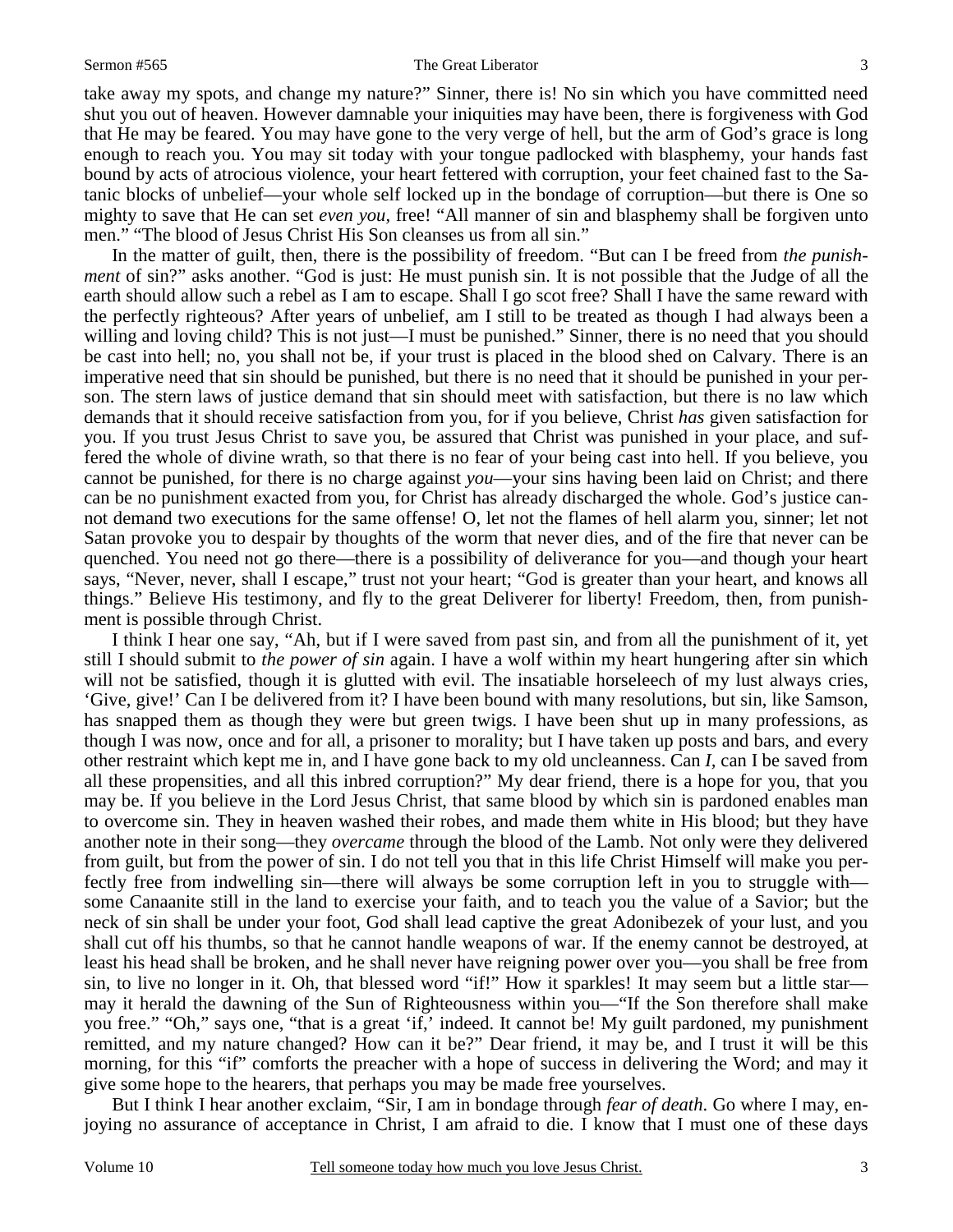close these eyes in the slumbers of the grave, but oh, it is a dread thought to me that I must stand before my God and pass the solemn test. I cannot look into the sepulcher without feeling that it is a cold, damp place, I cannot think of eternity without remembering the terrors which cluster round it to a sinner, 'Where their worm dies not, and where their fire is not quenched.'" Ah, but my dear friend, if the Son makes you free, He will deliver you from the fear of death! When sin is pardoned then the law is satisfied, and when the law is satisfied, then death becomes a friend. The strength of sin is the law—the law is fulfilled—the strength of sin is broken. The sting of death is sin—sin is pardoned—death has a sting no longer. If you believe in Christ, you shall never die, in that sense in which you dread death; you shall fall asleep, but you shall never die. That death of which you think is not the Christian's portion—it belongs to the *ungodly*. In it you shall have no share, if you trust the Savior. Borne on angels' wings to heaven—up from calamity, imperfection, temptation, and trial shall you mount—flitting with the wings of a dove far above the clouds of sorrow, leaving this dusky globe behind you, you shall enter into the splendors of immortality. You shall not die, but wake out of this dying world into a life of glory! Come, soul, if you trust in Christ, this "if" shall be no if, but a *certainty* today—the Son shall make you free, indeed!

I do not think I can bring out the full value of this liberty by merely speaking of the evils which we are delivered *from;* you know, beloved, freedom consists not only in a negative, but in a positive—we are not only free *from*, but we are free *to*. We hear of persons receiving the freedom of a city. This implies that certain privileges are bestowed. Now, "If the Son therefore shall make you free, you shall be free, indeed," in the sense of privilege—you shall be free to call yourself God's child, you shall be free to say, "Abba, Father," without rebuke, you shall be free to claim the protection of that Father's house, and the provision of His bounty; you shall be free to come to His knees with all your trials, and tell Him all your griefs; you shall be free to plead His promises, and to receive the fulfillment of them, too; you shall be free to sit at His table, not as a servant is permitted sometimes to sit down when the feast is over to eat the leftovers, but you shall sit there as a well-beloved son, to eat the fatted calf while your Father with you, eats, drinks, and is merry. You shall be free to enter into the Church on earth, the mother of us all; free to all her ordinances; free to share in all those gifts which Christ has given to His spouse. And when you die, you shall be free to enter into the rest which remains for the people of God; free to partake of the New Jerusalem which is above; free to use her harps of gold, and to her streets of joy; free to feast in her great banquet which lasts forever; free access to the heart of God, to the throne of Christ, and to the blessedness of eternity!

Oh, how good it is to think that there is a possibility of a freedom to such privileges as these, and a possibility of it to the vilest of the vile; for some who were grossly guilty, some who had gone far astray have, nevertheless, enjoyed the fullness of the blessing of the gospel of peace. Look at Paul! No man enters more into the mystery of the gospel than he; he had freedom to do so—he could comprehend with all saints what are the heights and depths, and know the love of Christ which passes knowledge, and yet it is he, it is he who once foamed out threats, who sucked the blood of the saints; it is he who dyed his hands up to the very elbows in murderous gore; it is he who hated Christ, and was a persecutor, and injurious, and yet is he free from evil, and he is free to all the privileges of the chosen of God! And why not you? And why not you? Woman, tottering and trembling, why should not, why should not the Son make you free? Man, tossed about with many doubts, why should not the great Liberator appear to you? Can there be a reason why not? You have not read the rolls of predestination and discovered that your name has been left out. It has not been revealed that for you there is no atonement, but it is revealed to you that whoever believes on Him is not condemned. And this is the testimony which comes to you—O that you would receive it!—"He who believes on the Lord Jesus Christ has everlasting life." O that you would be bold and trust Christ this morning, and the "if" which is in our text shall become a blessed certainty to you! So then, there is a possibility for freedom. We will pause awhile and then warn you against false freedom.

**II.** BEWARE OF FALSE LIBERTY. Every good thing is imitated by Satan who is the master of counterfeits, and therefore, liberty—a word fit to be used in heaven, and almost too good for fallen earth—has been used for the very basest of purposes, and men have misnamed the devil's offspring by this angelic title. We have in spiritual matters things called liberty which are not liberty. There is *Anti-*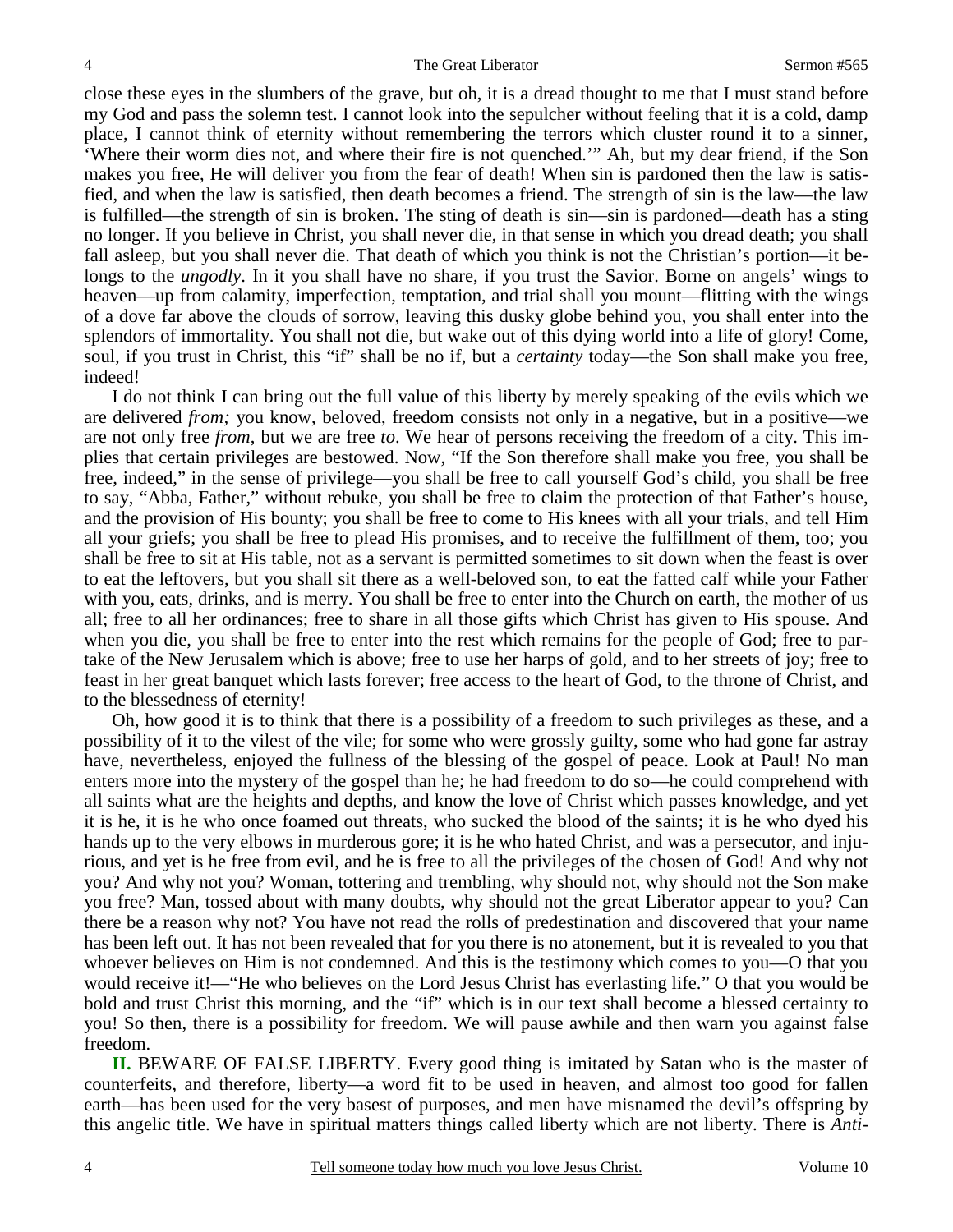*nomian liberty*—God deliver us from that! A man says, "I am not under the law of God, therefore, I will live as I like." A most blessed truth of God followed by a most atrocious inference. The Christian is not under the law, but under grace—that is a very precious fact—it is much better to serve God because we love Him, than because we are afraid of Him. To be under the law is to give God the service of a slave who fears the lash; but to be under grace is to serve God out of pure love to Him. Oh, to be a child, and to give the obedience of a child, and not the homage of a serf! But the Antinomian says, "I am not under the law, therefore, will I live and fulfill my own lusts and pleasures." Paul says of those who argue thus, their damnation is just. We have had the pain of knowing some who have said, "I am God's elect— Christ shed His blood for me—I shall never perish!" And then, they have gone to the tavern, they have sung the drunkard's songs, and have even used the drunkard's oath! What is this, dear friends, but a strong delusion to believe a lie? They who can do this must surely have been some time in Satan's oven, to be baked so hard. Why, these must have had their consciences taken out of them! Are they not turned to something worse than brutes? The dog does not say, "My master feeds me, and he will not destroy me, but is fond of me, therefore will I snarl at him or attack him." Even the ass does not say, "My master gives me fodder, therefore will I dash my hoofs into his face." The ox knows its owner and the ass his master's crib, but these men only know God to provoke Him, and they profess that His love to them gives them a liberty to rebel against His will! God deliver you from any such freedom as this! Be not legalists, but love the law of God and in it make your delight. Abhor all idea of being saved by good works, but O, be as full of good works as if you were to be saved by them! Walk in holiness as if your own walking would make you enter into heaven, and then rest on Christ, knowing that nothing of your own can ever open the gate of the Celestial City. Eschew and abhor anything like Antinomianism.

Do not be afraid of high doctrine. Men sometimes mislabel good sound Calvinism as Antinomianism; do not be afraid of that—do not be alarmed at the ugly word Antinomianism if it does not exist but the thing itself—flee from it as from a serpent! Shake off the venomous beast into the fire as Paul did the viper which he found among the firewood. When you are gathering up the doctrines of grace to cheer and comfort you, this deadly viper gets into the midst, and when the fire begins to burn, he comes out of the heat and fastens upon you. Shake him off into the fire of divine love, and there let the monster be consumed! My brethren, if we are loved of God with an everlasting love, and are no more under the law, but free from its curse, let us serve God with all our heart's gratitude to Him. Let us say, "I am Your servant; I am Your servant, and the son of Your handmaid—You have loosed my bonds." Let the loosing of our bonds be an argument for service.

Then again, beloved, there is another kind of freedom of which we must all be aware—it is a *notional professional freedom.* "Free? Yes, certainly we are; we are the people of God," say some. Not that they have ever passed from death unto life; not that vital godliness is a matter they understand. No, "We always went to church, or chapel; we have never stopped going in our lives; we are the most regular of religious people, and we were baptized, and we go to the sacrament, and what is there that we do not do? Who convicts us of any sin? If we are not going to the Celestial City, who can be? Surely, surely, we enjoy much of the things of God! We sit in God's house, and we feel a pleasure when we listen to the truth of God; sacred song bears us on high as well as other men; we sit as God's people sit, and we hear as God's people hear—surely we are free!" Ah, but dear friends, a man may think himself free, and still be a slave. You know, there are many in this world who dream themselves to be what they are not; and you have a faculty of dreaming in the same manner. Christ must have come to you, and shown you your slavery, and broken your heart on account of it, or else you are not free; and you must have looked to the wounds of Jesus as the only gates of your escape, and have seen in His hands the only power which could snap your fetters or else, though you have professed and re-professed, you are as much slaves of Satan as though you were in the pit itself! Beware, I pray you, of hereditary religion! A man cannot hand down his godliness as he does his goods; and I cannot receive grace as I may receive lands, or gold, or silver. "You must be born-again." There must be the going up out of Egypt, the leaving the flesh pots and the brick kilns, and advancing through the Red Sea of atonement into the wilderness, and afterwards into the promised rest. Have you passed from death unto life? If not, beware of having a mere notional, professional liberty!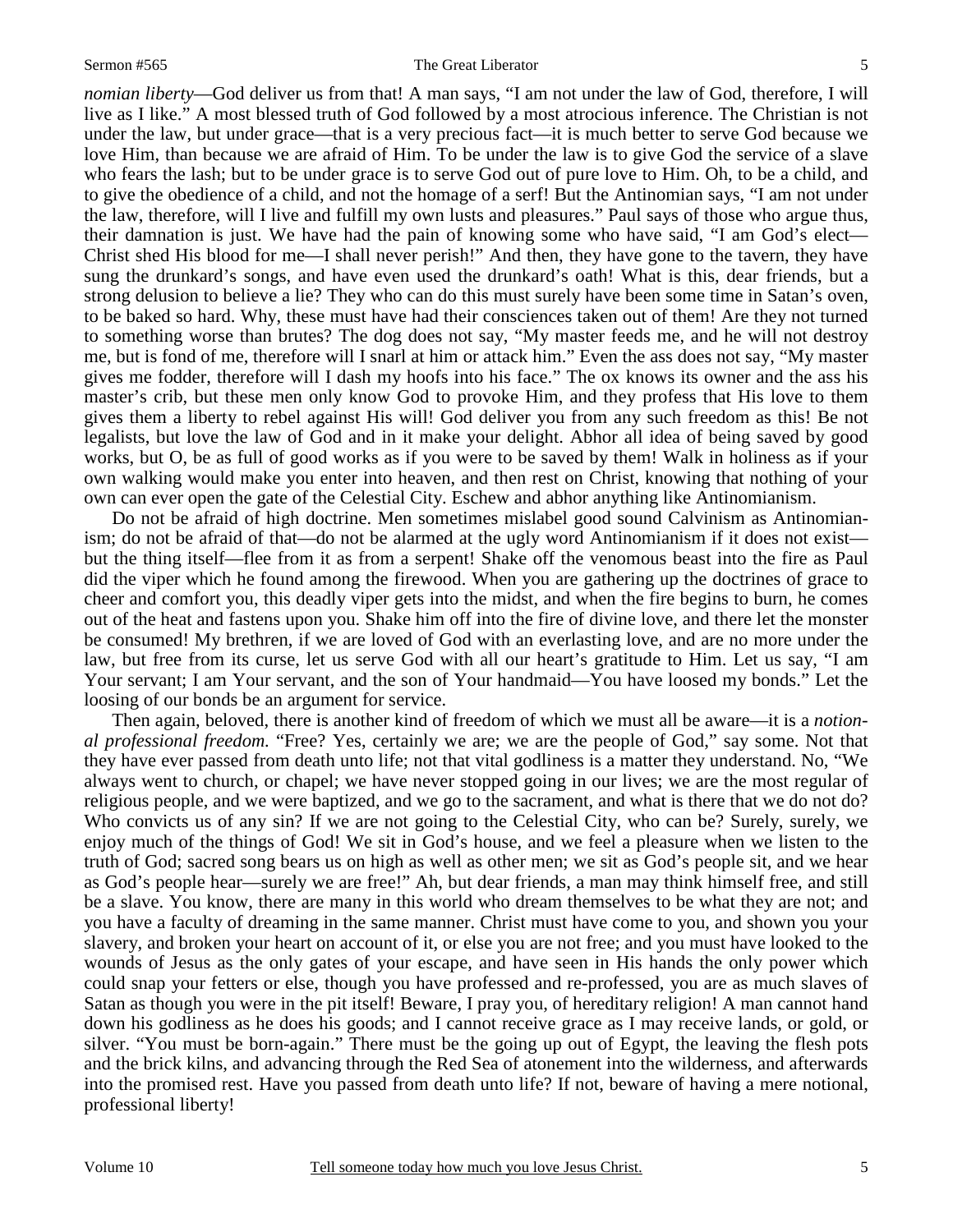There are many, too, who have the liberty of *natural self-righteousness* and of *the power of the flesh*. They have fanciful, unfounded hopes of heaven. They have never wronged anybody; they have never done any mischief in the world; they are amiable; they are generous to the poor; they are this, they are that, they are the other; therefore, they feel themselves to be free. They never feel their own inability; they can always pray alike and always sing alike; they have no changes; they are not emptied from vessel to vessel; their confidence never wavers; they believe themselves all right, and abide in their confidence. They do not stop to examine—their delusion is too strong, and their comfort is much too precious for them to wish to mar it by looking to its foundation—so they go on, on, on—sound asleep till one of these days, falling over the awful precipice of ruin, they will wake up where waking will be too late! We know there are some such; they are in God's house, but they are not God's sons!

You remember the case of Ishmael; it is to that which our Lord seems to allude here. Ishmael was a son of Abraham according to the flesh, but he never was free. His mother being a bondwoman, he was a slave; he might call himself Abraham's son, but being only after the flesh he was still a slave, for it was not in the power of Abraham, in the power of the flesh, to beget anything but bondage, and Ishmael, at his best, was still the son of the bondwoman. Yet you see he sits at the table, he eats and drinks just as merrily as the child of the promise. No, in some things, he is stronger than Isaac—he has the advantage of age, and I dare say plumes himself on being heir. "Ah," he says, "I am the elder one of the family." At last, he mocked Isaac—when the boys were at their sports, he was violent towards his younger brother, even as many Pharisees are very cruel to true believers. What came of it? Why, "The servant abides not in the house forever, but the son abides forever," and so the day came in which Sarah said, "Cast out the bondwoman and her son," and away went Ishmael! He might cling to his father and say, "I am your son." "You must go, sir, you are a slave; you were born after the flesh, and therefore, you take from your mother your state and condition, and not from your father. Your mother was a bond slave, and so are you, and you must go. The privileges of the children's house are not for you; you must go into the wilderness; you cannot abide here."

But Isaac, though feeble and tempted, and tried and vexed, is never sent out of his father's house never—he abides always. This is the position of many. They are very good people in their way; they do their best, but what is their best? It is the offspring of the flesh; and that which is born of the flesh is flesh, consequently, their best endeavors only make them slaves in the house, not sons. Only he who is born by faith according to the promise is the free Isaac and abides in the house. The day will come when God will ask every member of the Christian Church, and all who profess religion, "Are you children by faith in the promise or not?" And if you are only children according to the flesh, He will send you back again into the wilderness—to eternal ruin you must go unless the Spirit of God has given you the spirit of freedom. There was a custom, observed among the Greeks and Romans, that when a man died, if he left slaves, they went as a heritage to the elder son, and if the elder son said, "Some of these are my own brethren, though they are slaves, I therefore pronounce them free," they would be free. Emancipation was not always allowed in either Greek or Roman states—a man might not always set a slave free without giving a good reason; but it was always held to be a valid reason if the son, coming into a heritage of slaves, chose to set them free. No question was asked, if the son made them free; the law did not step in.

So, dear friends, if the Son shall make *us* free, *we* shall be free, *indeed*. If Jesus Christ, the great Heir according to the promise, the great Mediator, whom God has created Heir of all things, by whom also He made the worlds—if He shall say to us, who are as Ishmael, "I make you free," then are we free, indeed! And neither law, justice, heaven nor hell can bring any argument against us why we should not be free! But do beware of all imaginary freedoms, and shun them as you would poison! And God give you divine grace to enjoy the glorious liberty of the children of God!

**III.** TRUE FREEDOM COMES TO US THROUGH HIM WHO IS, IN THE HIGHEST SENSE, "THE SON." No man gets free except as he comes to Christ and takes Him to be his all in all. You may rivet on your fetters by going to the law, to your own good works, to your willings, and your praying, and your doings, but you will never be free until you come to Christ! Mark you, man, if you will come to Christ, you shall be free this moment from every sort of bondage, but if you will go here and there, and try this, and that, and the other, you shall find all your trying will end in disappointment, and you shall lie down in sorrow and in shame—for none but Jesus—none but Jesus—can make us free, indeed!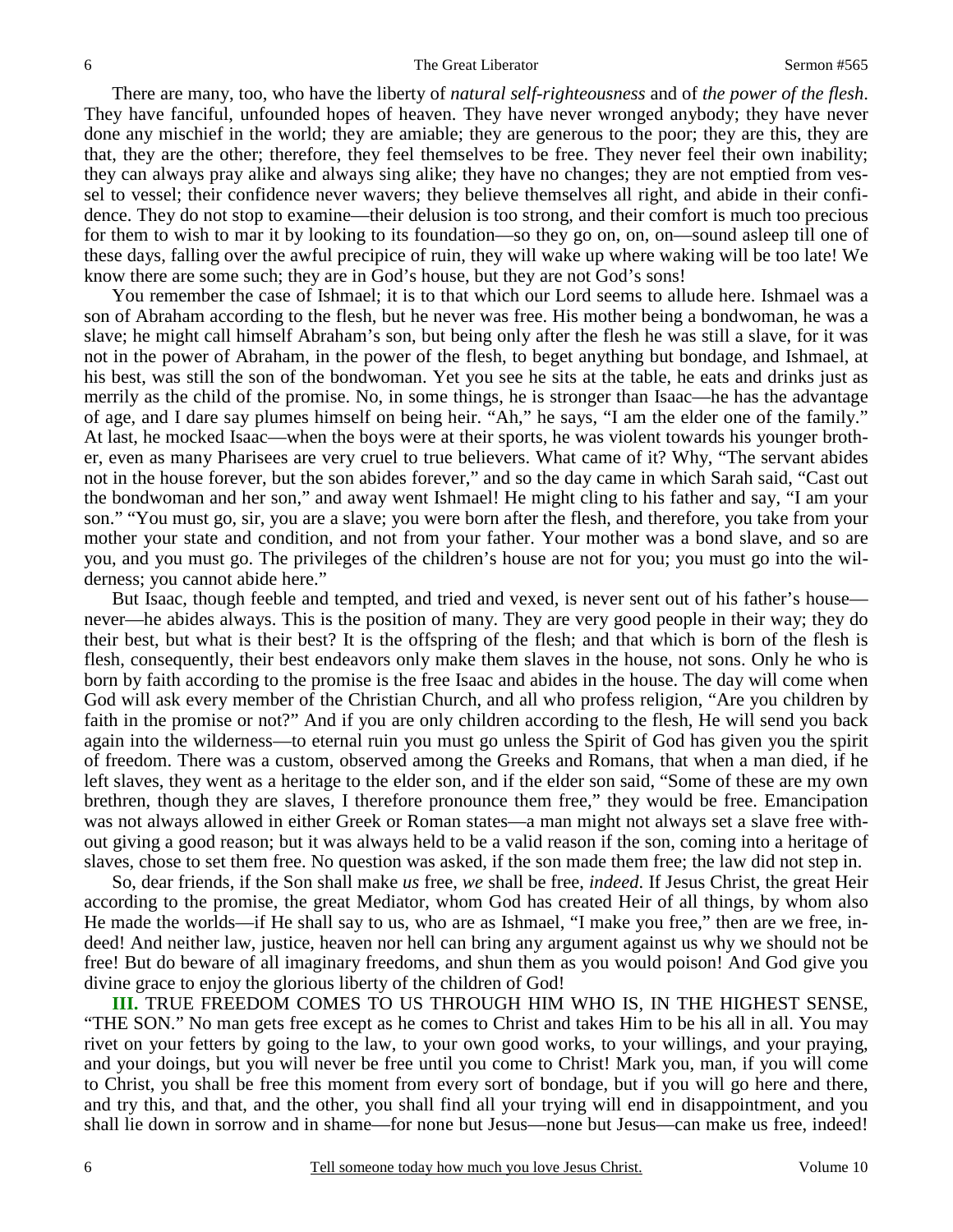#### Sermon #565 The Great Liberator

Real liberty comes from Him only. Let us think awhile of this real liberty. Remember it is a liberty *righteously bestowed*. Christ has a right to make men free. If I should set a slave free who belongs to his master, he might run for a time—but since I had not the power to give him a legal emancipation—he would be dragged back again. But the Son, who is heir of *all things*, has a right to make him free whom He wills to make free. The law is on Christ's side. Christ has such power in heaven and earth committed to Him, that if He says to the sinner, "You are free," free he is before high heaven. Before God's great bar you can plead the word of Jesus and you shall be delivered!

Think, too, *how dearly this freedom was purchased*. Christ speaks it by His power, but He still bought it by His blood. He makes you free, sinner, but it is by His own bonds. You go free because He bore your burden for you. See Him bear His agony—"Crushed beneath the millstone of the law till all His head, His hair, His garments were bloody." See Him yonder, dragged to Pilate's hall, bound, whipped like a common felon, scourged like a murderer, and dragged away by hellhounds through the streets. Look at Him fastened by those cruel fetters, which went through His flesh to the accursed wood. See Him yielding up His liberty to the dungeon of death; there the Mighty One sleeps in Joseph of Arimathea's tomb. Dearly did He purchase, with His own bondage, the liberty which He so freely gives. But, though dearly purchased, let us take up that keynote—*He freely gives it!* Jesus asks nothing of us as a preparation for this liberty. He finds us sitting in sackcloth and ashes, and bids us put on the beautiful array of freedom; He discovers us in a darkness which may be felt, sitting in the valley of the shadow of death, and He brings the true light in His hand, and turns our midnight into blazing noon, and all without our help, without our merit, and at first without our will. Christ saves sinners just as they are; Christ died not for the righteous, but for the ungodly, and His message is grace, pure grace, undiluted by a single condition or requisition which God might make of man. Just as you are, trust your soul with Christ, and though there is in you no speck of anything that is good, He will save you, and give you perfect liberty. Dearly has He bought it, but freely does He give it—*even the faith by which we receive is the gift of God!* 

It is a liberty which may be *instantaneously received*. The captive goes first through one door and then another, and perhaps a hundred keys must grate in the wards of the lock before he feels the cool fresh air gladdening his brow. But it is not so with the man who believes! The moment you believe, you are free! You may have been chained at a thousand points, but the instant you believe in Christ, you are unfettered and free as the bird of the air. Not more free is the eagle which mounts to his rocky nest and afterwards outsoars the clouds—even he, the bird of God—is not more unfettered than the soul which Christ has delivered! Cut are the cords, and in an instant, you are clear of all, and upward you mount to God! You may have come in here a slave, and you may go out free! God's grace can, in a moment, give you the condition of freedom and the nature of it. He can make you say, "Abba, Father," with your whole heart, though up to this day you may have been of your father, the devil, and his works you have done. In an instant is it worked! We are told in tropical lands that the sun seems to leap up from under the horizon, and the dead of night is suddenly turned into the luster of day—so, on a sudden, does God's grace often dawn upon the darkness of sinful hearts. You have seen, perhaps, at times, after showers of rain have fallen upon the earth, how land which seemed all dry and barren was suddenly covered with green grass, with here and there, a lily full in bloom; and so a heart which has been like a desert, when once the shower of Jesus' grace falls on it, blossoms like the garden of the Lord, and yields sweet perfume; and that in a moment! You, who have given yourselves up in despair; you, who have written your own condemnation; you, who have made a league with death and a covenant with hell, and said, "There is no hope; therefore will we go after our iniquities," I charge you hear me, when I declare that my Lord and Master, who has broken my chains and set me free, can break yours, too—and that with one blow!

Mark, that if this is done, it is *done forever*. When Christ sets free, no chains can bind again. Let the Master say to me, "Captive, I have delivered you," and it is done! Come on, come on, you fiends of the pit! Mightier is He who is for us than all they who are against us. Come on, come on, temptations of the world—but if the Lord is on our side, whom shall we fear? If He is our defense, who shall be our destruction? Come on, come on, you foul corruptions, come on you machinations and temptations of my own deceitful heart—but He who has begun the good work in me will carry it on and perfect it to the end. Gather, gather, gather all your hosts together, you who are the foes of God and the enemies of man,